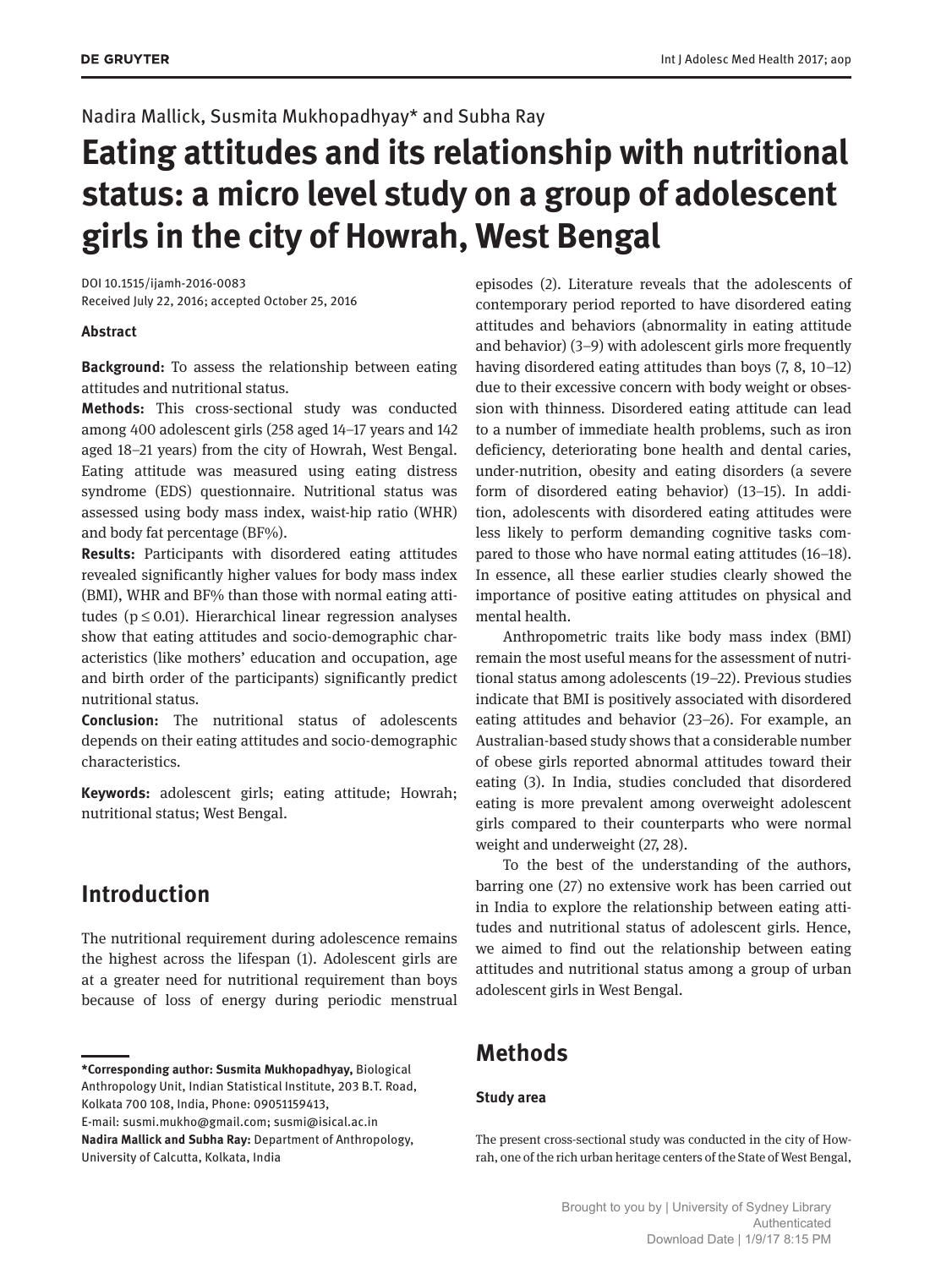India. This city is mostly inhabited by people belonging to Bengali linguistic group. The location of Central Howrah (under Howrah Municipal Corporation) was chosen as the unit of study because of its proximity to the metropolitan city Kolkata, the state capital and for operational convenience as well.

#### **Study design and population**

There are 24 senior secondary schools and four undergraduate colleges located in the central Howrah region and one high *Madrasah* in Shibpur, a residential area situated between central and southern part of the city of Howrah. The *Madrasahs* are educational institutions which impart education among Muslims. The syllabus and subjects taught in High *Madrasahs* are same as those of the Madhyamik system except two subjects, Arabic and Islam *Parichay.*

The study participants represent a group of 400 adolescent girls (Bengali speaking Hindu and Muslim), of which 258 represents the age category 14–17 years and 142 represents 18–21 years. The sole inclusion criterion of this study was the age range (14–21 years) of the participants. The objectives and benefits of the study were explained to and written consent was obtained from all the participants who volunteered to participate. The participants were interviewed in the school and college premises during the period September, 2012–July, 2013 and information was collected with the help of standard questionnaires.

#### **Data types**

**Socio-demographic characteristics:** Date of birth and birth order of the participants, monthly household expenditure [in Indian rupees (INR)], educational status and occupational types of the parents were collected with a set of well-tested questionnaire following Mciza et al. (29).

**Eating attitudes:** A cross-culturally tested questionnaire namely eating distress syndrome (EDS), developed by Srinivasan et al. (30), was used to measure abnormal attitudes towards eating relevant to Indian situation. This 15-item questionnaire was analyzed quantitatively on the basis of a cut-off score of 5. The respondents scoring 5 or more were considered to have shown disordered eating attitudes. This questionnaire was pretested on a small group of the same study population before the final data collection.

**Habits related to eating attitudes:** A structured questionnaire was used to assess the participant's habits related to their eating attitudes. This questionnaire consisted of six statements. The statements were "Skipping of meals", "Skipping of breakfast", "Urge for dieting", "Initiation of exercise to reduce body weight", "Snacking between meals" and "Consumption of junk/fast foods". The response options of first four statements were in "yes" or "no" categories and of last two statements were based on weekly frequency. Pretesting was carried out before the questionnaire was administered.

**Anthropometric traits:** It includes height (cm), weight (kg), midupper arm circumference (MUAC) (cm), waist and hip circumferences (cm) and body fat percentage (BF%). Height was measured to the nearest 1 mm; weight was measured to the nearest 0.1 kg and MUAC, waist circumference (WC) and hip circumference (HC) were measured using a non-stretchable measuring tape following standard protocol (31). Height and weight measures were used to derive BMI  $\frac{\text{kg}}{m^2}$ , and WC and HC to calculate waist-hip ratio (WHR). The BF% was estimated with the help of an Omron Body Fat Monitor (model HBF 302, Japan). The entire data were collected by one of the authors (NM) of this study.

#### **Data analysis**

Descriptive statistics were used to calculate the frequency of sociodemographic characteristics and eating attitudes among the participants. Bivariate statistics like independent sample t-test was conducted to find out the difference between eating attitudes and anthropometric traits, whereas the  $\chi^2$ -test was used to assess the association between eating attitudes and its related habits. Hierarchical linear regression analyses were carried out to understand the association between sociodemographic characteristics and eating attitudes with the nutritional status. Here, each of the measures of nutritional status (BMI, WHR and BF%) was used as a dependent variable separately for each hierarchical linear regression analysis. Information on socio-demographic characteristics (age of the participants at the time of interview, birth order of the participants, educational level and occupational types of fathers and mothers) and eating attitudes (on the basis of EDS score) were used as independent variables. In the first step, only socio-demographic characteristics were considered as independent variables. In the subsequent step, eating attitudes were included along with sociodemographic characteristics. The co-linearity of the independent variables was measured with the help of conditional index and the values were found to be within the acceptable unit. A minimum cut-off point of  $p \leq 0.05$  was used to determine the level of significance. The software Statistical Package for Social Science (SPSS) version 16.0 (SPSS Inc, Chicago) was used for analysis of the entire data.

#### **Ethical considerations**

The study was approved by Institutional Bio Ethics Committee for Human and Animal Research Studies, University of Calcutta (approval number: 2014-23).

### **Results**

More than half of the participants were between 14 and 17 years of age at the time of interview; and around 60% of them belonged to the household with a monthly expenditure of 10,000 (INR) and below. Parents of these participants (fathers and mothers independently) mostly attended education up to class 10th (secondary level). More than two-fifth of the fathers of the study participants were in business, followed by service (34.5%). It is notable that an overwhelming number (91.0%) of mothers of these participants were homemakers (Table 1). Table 2 demonstrates that only one-fifth of the participants have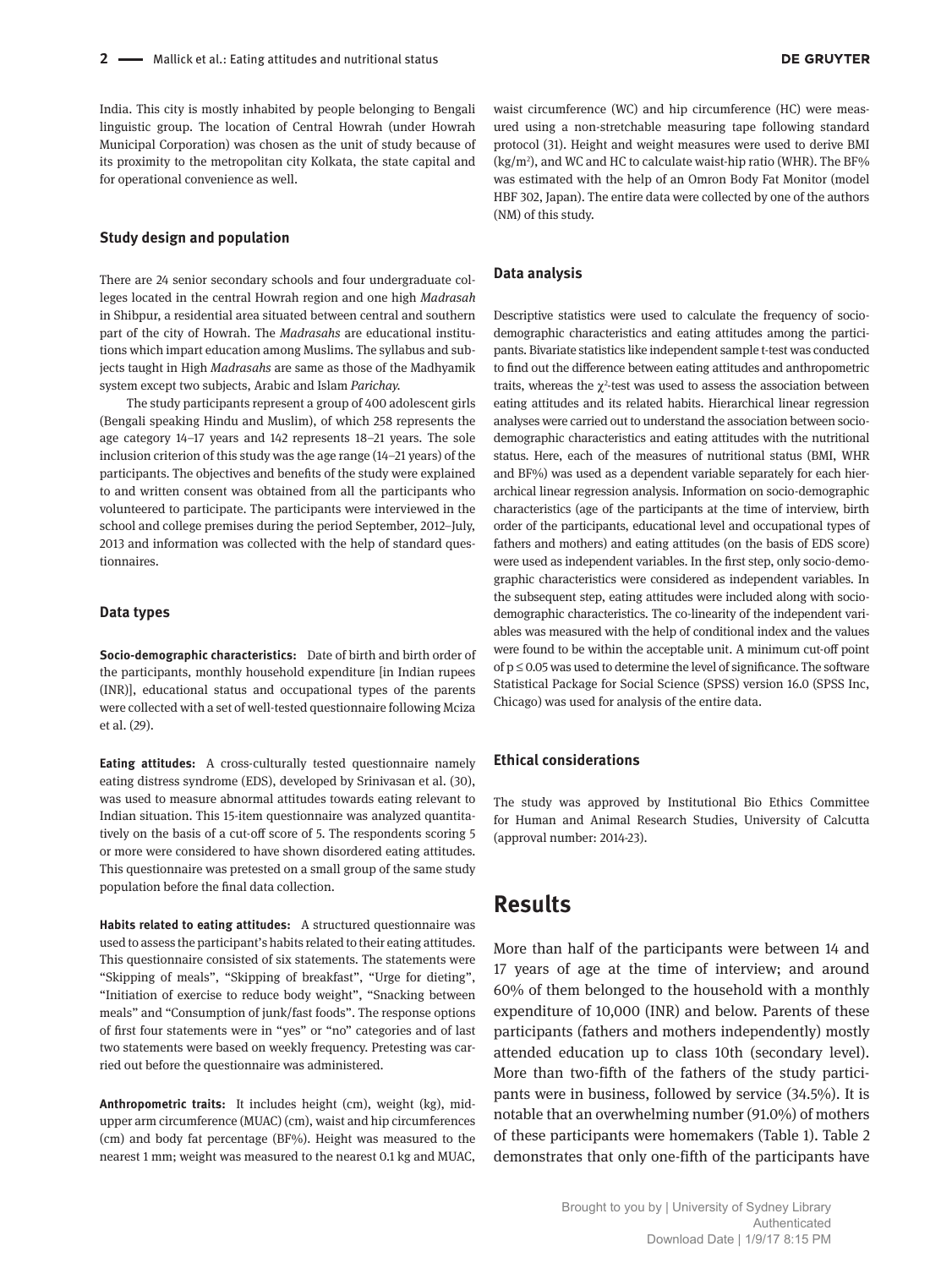|  | Table 1: Socio-demographic characteristics of the study participants. |  |  |  |
|--|-----------------------------------------------------------------------|--|--|--|
|--|-----------------------------------------------------------------------|--|--|--|

| <b>Variables</b>                    |            | Study participants, n (%) |            |
|-------------------------------------|------------|---------------------------|------------|
| Age groups (years)                  |            |                           |            |
| $14 - 17$                           |            | 258 (64.5)                |            |
| $18 - 21$                           |            | 142 (35.5)                |            |
| Religion                            |            |                           |            |
| Hindu                               |            | 357 (89.2)                |            |
| Muslim                              |            | 43 (10.7)                 |            |
| Monthly household expenditure (INR) |            |                           |            |
| Above 20,000                        |            | 29(7.2)                   |            |
| 15,001-20,000                       |            | 46(11.5)                  |            |
| 10,001-15,000                       |            | 80(20.0)                  |            |
| $5001 - 1000$                       |            | 126 (31.5)                |            |
| <b>Below 5000</b>                   |            | 119 (29.8)                |            |
| Fathers' education                  |            | Mothers' education        |            |
| Non-literate                        | 12(3.0)    | Non-literate              | 17(4.2)    |
| Up to class 10th                    | 225(56.2)  | Up to class 10th          | 261(65.2)  |
| Classes 11th and 12th               | 65(16.2)   | Classes 11th and 12th     | 65 (16.2)  |
| Below and up to graduate            | 83 (20.8)  | Below and up to graduate  | 49 (12.2)  |
| Above graduate                      | 15(3.8)    | Above graduate            | 8(2.0)     |
| Fathers' occupation                 | 138 (34.5) | Mothers' occupation       | 364 (91.0) |
| Service                             | 6(1.5)     | Home maker                | 19 (4.8)   |
| Professional                        | 184 (46.0) | Service                   | 3(0.8)     |
| <b>Business</b>                     | 23(5.8)    | Professional              | 10(2.5)    |
| Labor                               | 9(2.2)     | <b>Business</b>           | 4(1.0)     |
| Pension holder                      | 40(10.0)   | Othersb                   |            |
| Others <sup>a</sup>                 |            |                           |            |
| Birth order of the participants     |            |                           | 114(28.5)  |
| Single child                        |            |                           | 286 (71.5) |
| More than single child              |            |                           |            |

<sup>a</sup>Others: driver, carpenter, mason, factory worker and *jari* worker, <sup>b</sup>others: domestic help and labor.

**Table 2:** Assessment of eating attitudes [on the basis of score of eating distress syndrome (EDS)] among the study participants.

| Assessment of eating attitudes  | <b>Cut-off values for</b><br>interpretations | <b>Study participants</b><br>$n$ (%) |
|---------------------------------|----------------------------------------------|--------------------------------------|
| Abnormal attitude toward eating | $EDS^a$ Score ( $<$ 5)<br>Score $( \geq 5)$  | 320 (80.0)<br>80(20.0)               |

<sup>a</sup>EDS score  $\geq$  5 – disordered eating attitudes.

disordered eating attitudes, while the majority of them have normal eating attitudes. Habits like skipping of breakfast and the urge to diet were found to be significantly higher among participants with disordered eating attitudes than those with normal eating attitudes ( $p \leq 0.05$ ). Other eating habits like frequent snacking between meals, urge to diet and consumption of junk/fast foods were also found to be common among participants with disordered eating attitudes (Table 3). Anthropometric traits of the participants reveal that indices like BMI, WHR and BF% were significantly higher among those participants who

have disordered eating attitudes (score $\geq$ 5) than those with normal eating attitudes (score < 5) (Table 4).

Results of hierarchical linear regression analyses (Table 5) show that a combination of socio-demographic variables and eating attitudes (step 2) presents a better model (as observed from  $\mathbb{R}^2$  change) for all the measures of nutritional status (BMI, WHR and BF%). However, all these regression models could explain only a small amount of variance of the outcome variables. For BMI, in the initial model (step 1), age of the participants at the time of interview, birth order of the participants and mother's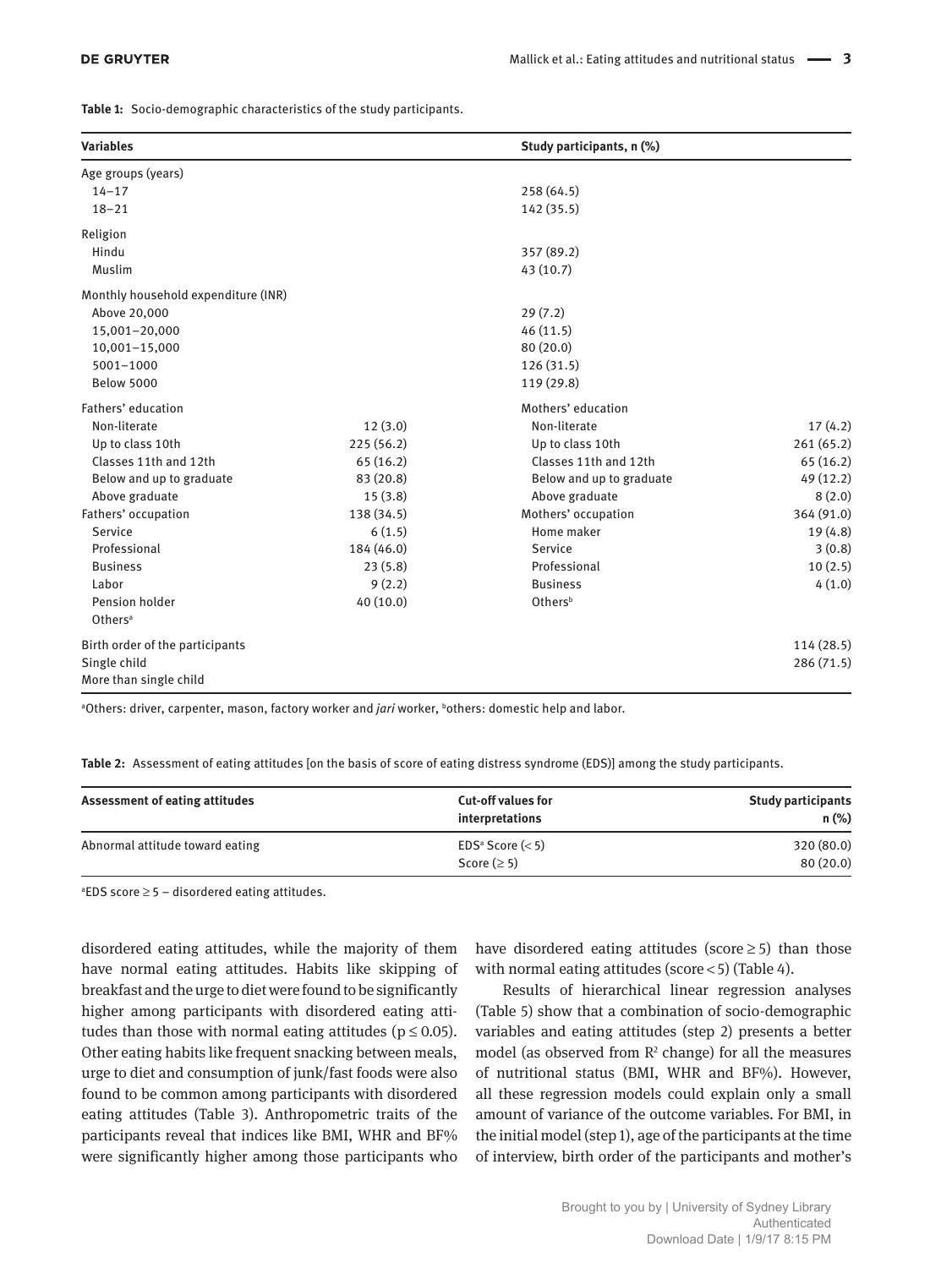| <b>Variables</b>                          | <b>EDS</b> |               | $\chi^2$ , p-Value | <b>Total</b> |  |
|-------------------------------------------|------------|---------------|--------------------|--------------|--|
|                                           | Score < 5  | $Score \ge 5$ |                    |              |  |
| Skipping of meal                          |            |               |                    |              |  |
| Yes                                       | 58(18.1)   | 18(22.5)      | $\chi^2 = 0.79$    | 76 (19.0)    |  |
| No                                        | 262(81.9)  | 62(77.5)      | $p = 0.37$         | 324 (81.0)   |  |
| Skipping of breakfast                     |            |               |                    |              |  |
| Yes                                       | 33(10.3)   | 15(18.8)      | $\chi^2$ = 4.31    | 48 (12.0)    |  |
| No                                        | 287 (89.7) | 65 (81.2)     | $p = 0.03a$        | 352 (88.0)   |  |
| Urge for dieting                          |            |               |                    |              |  |
| Yes                                       | 94 (29.4)  | 35(43.8)      | $\chi^2$ = 6.05    | 129 (32.2)   |  |
| No                                        | 226(70.6)  | 45(56.2)      | $p = 0.01b$        | 271 (67.8)   |  |
| Engaged in exercise to reduce body weight |            |               |                    |              |  |
| Yes                                       | 33(10.3)   | 12(15.0)      | $\chi^2$ = 1.40    | 45(11.2)     |  |
| No                                        | 287 (89.7) | 68 (85.0)     | $p = 0.23$         | 355 (88.8)   |  |
| Snacking between meals                    |            |               |                    |              |  |
| > 3 days in a week                        | 122(38.1)  | 38 (47.5)     | $\chi^2$ = 2.34    | 160(40.0)    |  |
| $\leq$ 3 days in a week                   | 198 (61.9) | 42(52.5)      | $p = 0.12$         | 240 (60.0)   |  |
| Consumption of junk/fast foods            |            |               |                    |              |  |
| > 3 days in a week                        | 36(11.2)   | 10(12.5)      | $\chi^2 = 0.09$    | 46(11.5)     |  |
| $\leq$ 3 days in a week                   | 284 (88.8) | 70 (87.5)     | $p = 0.75$         | 354 (88.5)   |  |

 $a^a$ **p** $\leq 0.05$ ,  $b^b$ **p** $\leq 0.01$ .

**Table 4:** Anthropometric traits among the participants by their eating attitudes.

| <b>Parameters</b> | EDS <sup>a</sup> | Mean   | <b>SD</b> | t, p-Value  | 95% CI   |              |
|-------------------|------------------|--------|-----------|-------------|----------|--------------|
|                   |                  |        |           |             | Lower    | <b>Upper</b> |
| $Ht$ (cm)         | (Score < 5)      | 152.34 | 5.99      | $t = 0.55$  | $-2.74$  | 1.55         |
|                   | $(Score \ge 5)$  | 152.94 | 6.90      | $p = 0.58$  |          |              |
| $Wt$ ( $kg$ )     | (Score < 5)      | 47.33  | 10.70     | $t = 3.72$  | $-10.41$ | $-3.14$      |
|                   | $(Score \ge 5)$  | 54.11  | 11.58     | $p = 0.01b$ |          |              |
| BMI               | (Score < 5)      | 20.34  | 4.17      | $t = 3.89$  | $-4.15$  | $-1.33$      |
|                   | $(Score \ge 5)$  | 23.08  | 4.48      | $p = 0.01b$ |          |              |
| MUAC (cm)         | (Score < 5)      | 23.35  | 3.57      | $t = 3.99$  | $-3.31$  | $-1.10$      |
|                   | $(Score \ge 5)$  | 25.56  | 3.46      | $p = 0.01b$ |          |              |
| $WC$ (cm)         | (Score < 5)      | 67.15  | 9.62      | $t = 4.23$  | $-9.52$  | $-3.41$      |
|                   | $(Score \ge 5)$  | 73.62  | 9.62      | $p = 0.01b$ |          |              |
| $HC$ (cm)         | (Score < 5)      | 86.27  | 8.99      | $t = 3.31$  | $-7.63$  | $-1.89$      |
|                   | $(Score \ge 5)$  | 91.03  | 9.05      | $p = 0.01b$ |          |              |
| <b>WHR</b>        | (Score < 5)      | 0.77   | 0.05      | $t = 3.37$  | $-0.04$  | $-0.01$      |
|                   | $(Score \ge 5)$  | 0.80   | 0.05      | $p = 0.01b$ |          |              |
| <b>Triceps</b>    | (Score < 5)      | 17.14  | 5.88      | $t = 2.53$  | $-4.39$  | $-0.51$      |
|                   | $(Score \ge 5)$  | 19.59  | 6.15      | $p = 0.01b$ |          |              |
| BF%               | (Score < 5)      | 25.60  | 7.26      | $t = 4.46$  | $-7.08$  | $-2.704$     |
|                   | $(Score \ge 5)$  | 30.50  | 6.83      | $p = 0.01b$ |          |              |

Ht, Height; Wt, weight; UAC, upper arm circumference; WC, waist circumference; HC, hip circumference; BF%, body fat percentage. <sup>a</sup>EDS score $\geq$ 5 – disordered eating attitudes, <sup>b</sup>p  $\leq$  0.01.

occupation were found to be significant socio-demographic predictors. In the final model (step 2), education level of the mothers and eating attitudes were added as two more significant predictors for BMI. For WHR, in the initial model (step 1), age of the participants at the time of interview was the only significant socio-demographic predictor. In the final model (step 2), eating attitudes was added as one more significant predictor for WHR. Moreover, birth order of the participants and mother's education and occupation were significant socio-demographic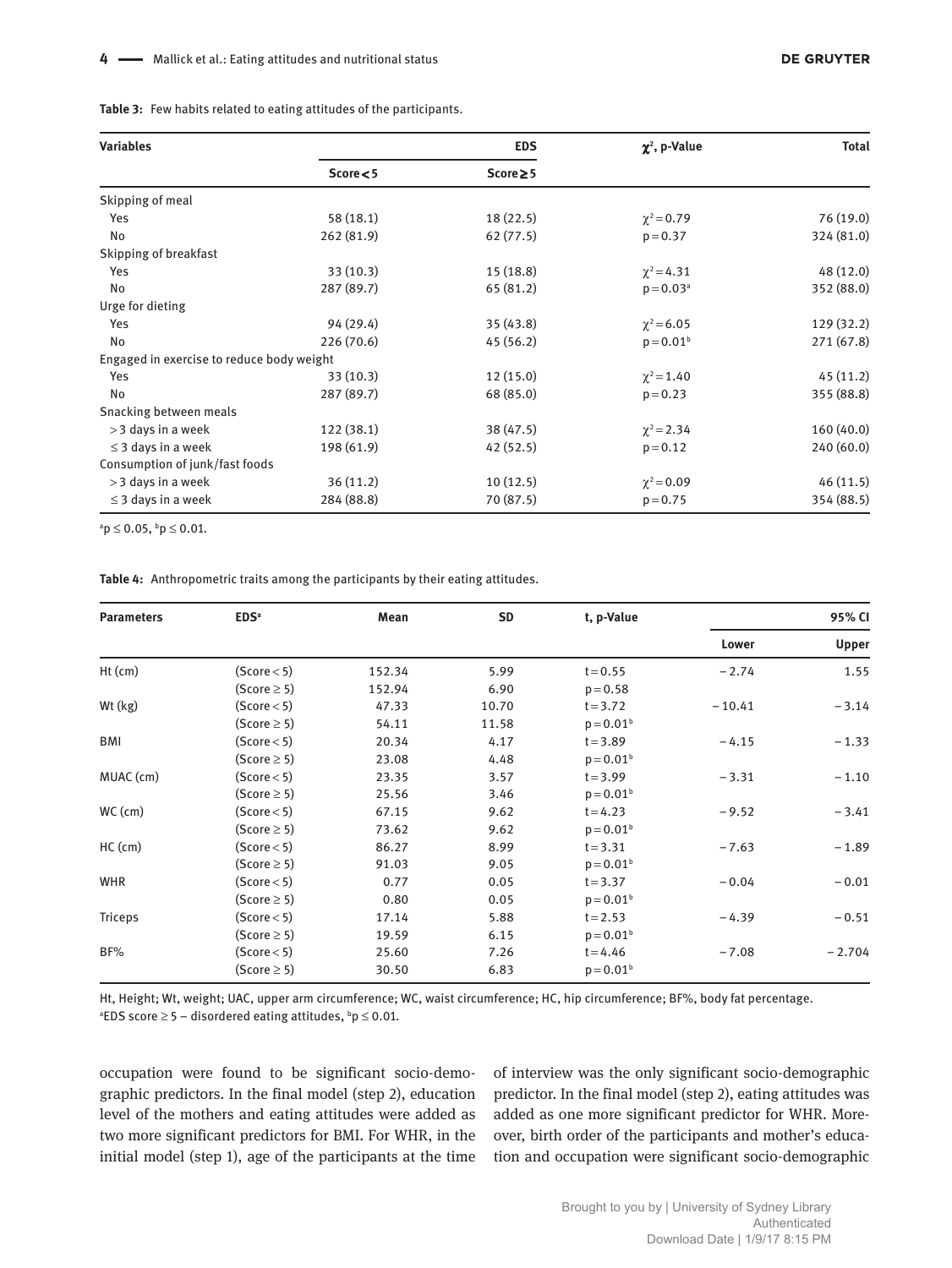| <b>Dependant variables</b> | Significant predictor(s)                           | В       | <b>SE</b> | p-Value | $\mathbb{R}^2$ | $R^2$ -change |
|----------------------------|----------------------------------------------------|---------|-----------|---------|----------------|---------------|
| <b>BMI</b>                 | Step 1                                             |         |           |         |                |               |
|                            | Age of the participants (at the time of interview) | 0.10    | 0.43      | 0.03    | 0.08           |               |
|                            | Birth order of the participants                    | 0.11    | 0.45      | 0.02    |                |               |
|                            | Mother's occupation                                | 0.09    | 0.68      | 0.04    |                |               |
|                            | Step 2                                             |         |           |         |                |               |
|                            | Age of the participants (at the time of interview) | 0.10    | 0.42      | 0.04    | 0.11           | 0.03          |
|                            | Birth order of the participants                    | 0.12    | 0.44      | 0.01    |                |               |
|                            | Mother's occupation                                | 0.10    | 0.67      | 0.03    |                |               |
|                            | Mother's education                                 | $-0.13$ | 0.55      | 0.04    |                |               |
|                            | Eating attitudes <sup>a</sup>                      | 0.18    | 0.48      | 0.001   |                |               |
| <b>WHR</b>                 | Step 1                                             |         |           |         |                |               |
|                            | Age of the participants (at the time of interview) | $-0.12$ | 0.002     | 0.02    | 0.02           |               |
|                            | Step 2                                             |         |           |         |                |               |
|                            | Age of the participants (at the time of interview) | $-0.12$ | 0.002     | 0.02    | 0.04           | 0.01          |
|                            | Eating attitudes                                   | 0.14    | 0.002     | 0.02    |                |               |
| BF%                        | Step 1                                             |         |           |         |                |               |
|                            | Birth order of the participants                    | 0.13    | 0.81      | 0.01    | 0.09           |               |
|                            | Mother's occupation                                | 0.09    | 1.22      | 0.04    |                |               |
|                            | Mother's education                                 | $-0.13$ | 0.99      | 0.03    |                |               |
|                            | Step 2                                             |         |           |         |                |               |
|                            | Birth order of the participants                    | 0.14    | 0.79      | 0.004   | 0.12           | 0.03          |
|                            | Mother's occupation                                | 0.10    | 1.20      | 0.03    |                |               |
|                            | Mother's education                                 | $-0.14$ | 0.98      | 0.01    |                |               |
|                            | Eating attitudes                                   | 0.18    | 0.86      | 0.001   |                |               |

**Table 5:** Result of hierarchical linear regression analyses for several variables predicting nutritional status among the participants.

Only significant variables have been presented in the table. BMI, Body mass index; WHR, waist-hip ratio; BF%, body fat percentage. <sup>a</sup>Eating attitudes measured on the basis of score of eating distress syndrome (EDS).

predictors for BF% in the initial model (step 1) and eating attitudes were added as one more significant predictor for BF% in the final model (step 2).

# **Discussion**

With the advent of globalization, people in developing countries in general and Indians in particular are experiencing a major socio-cultural change (32, 33), especially related to their dietary practices. For example, the young Indians are banking more on fast/junk foods than their traditional diet (34). The media holds a great responsibility in popularizing these food items in the market. As a result, the transition from traditional foods to globalized food is significantly increasing in the society and is considered to be a major cause of increase in the prevalence of overweight and obesity. Simultaneously, because of exposure to mass media, a section of the urban girls are shifting toward the concept of thin body image, failing which leads to the dissatisfaction over body weight (35–37). This in turn leads to the development of disordered eating

attitudes among them. Thus, adolescent girls remain at a cross-road of their serious concerns over body shape and adoption of the right kind of food habits. In this context, we attempted to investigate the relationship of eating attitudes with nutritional status of adolescent girls.

Our study shows that a considerable section (20%) of the participants have disordered eating attitudes, as observed in previous studies (3, 30, 38–41). However, a study on an affluent Indian urban group shows a reverse trend (27). Thus, it is difficult to establish a relationship between socioeconomically advantageous group and disordered eating attitude (8, 42).

Previous studies identified a number of factors like socio-economic status (43, 44), excessive concern over body weight (8, 12, 43), parental influence (45, 46), peer pressure (47, 48), media habits (49, 50) and body weight dissatisfaction (12) to be responsible for the development of disordered eating attitudes. However, body weight dissatisfaction among the adolescent girls appears to be the most significant factor in developing weight and eating concerns (12). As a result, they are more likely to be engaged with disordered eating attitudes and behavior than boys (3, 8, 51).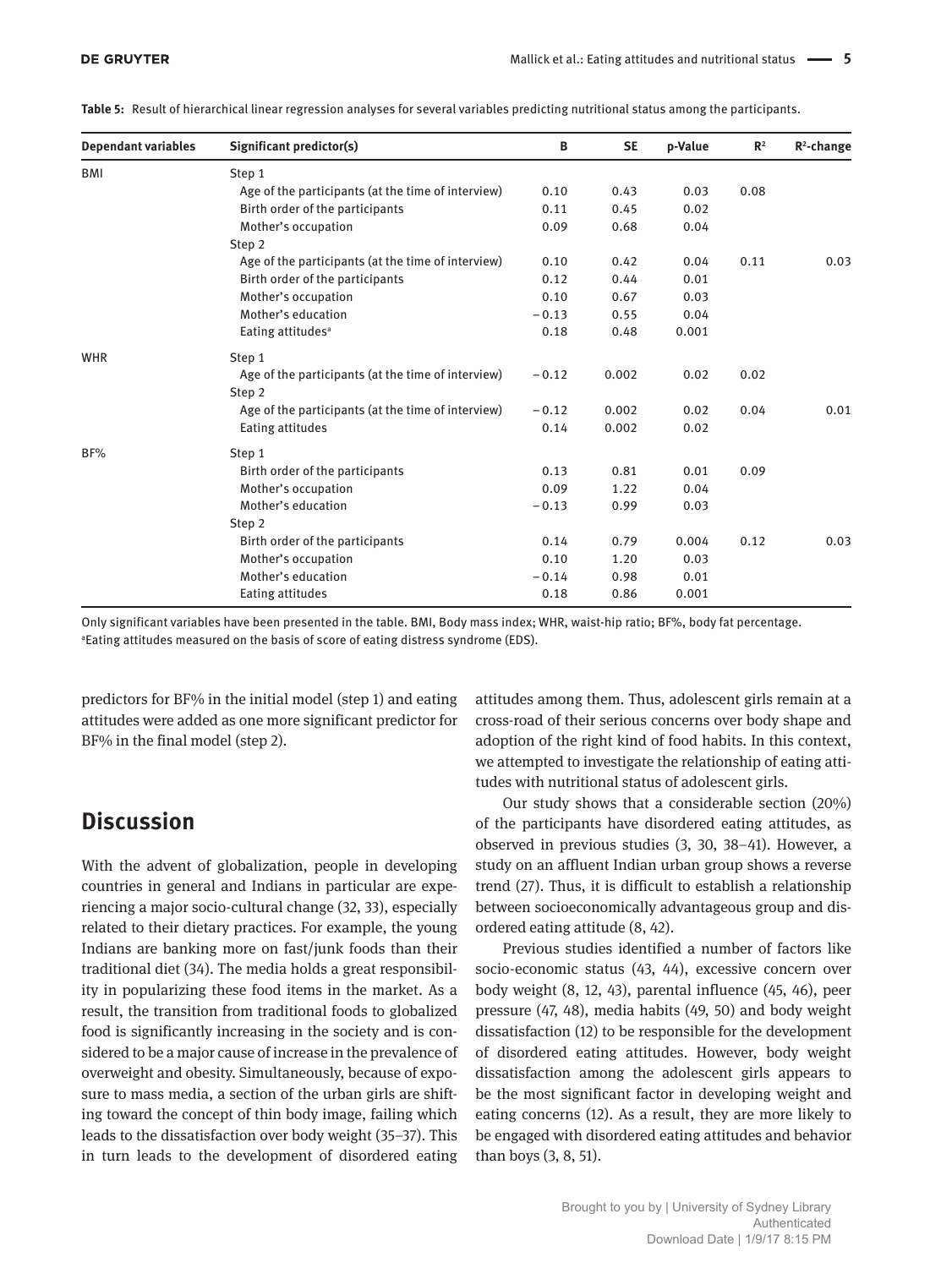Our study implies that participants with disordered eating attitudes are significantly more obese than those with normal eating attitudes. Several studies corroborate with this finding (51–56). In our study, lack of physical activity among the participants could be one of the reasons to become obese despite their effort in controlling diet to reduce body weight. Moreover, eating habits like skipping of meals or breakfast, frequent snacking between meals, urge for dieting and consumption of junk/ fast foods at the cost of principal meals are found to be more among the participants with disordered eating attitudes than those with normal eating attitudes, which corroborates with some previous studies (57, 58). Such habits could be another possible reasons of weight gain and obesity as reported in many studies (56, 59, 60).

A good number of studies reveal that socio-demographic factors often influence adolescents' nutritional status (61–66). Hierarchical linear regression analyses of our study show that nutritional status can best be predicted by the model which combines both eating attitudes and socio-demographic characteristics as independent variables. Precisely, the findings of our study demonstrate a positive association between mothers' education and occupation (as an indicator of socio-economic status) and nutritional status of the participants. This finding also conforms to the findings of earlier studies (67–71). The role of the mother in rearing a child is very important and her socio-economic status becomes an impediment for proper nutrition. Birth order of the participants is found to be another significant predictor of nutritional status. Therefore, our results reject the hypothesis that the single child showed higher BMI scores than those who have siblings (64). An explanation for such result may be that a few of the participants of our study represents from single child family. However, our study clearly indicates that eating attitude alone is not a significant predictor for nutritional status, but also socio-demographic factors do have an important role to play in determining the nutritional status of our participants. Therefore, we suggest that the socio-demographic factors which may mediate the association between eating attitudes and nutritional status should be clearly identified in future research.

### **Strengths and limitations**

This is a population-based study, which allowed for more generalization than clinical samples or convenience samples recruited for the purpose of examining eating attitudes. However, data on quantifying the consumption

of foods could have provided a better picture on the present issue.

# **Conclusion**

Eating attitudes play a significant role on the nutritional status of this group of adolescent girls. Our study would be an important step in making public health recommendations in helping young people to develop positive eating attitudes.

**Acknowledgments:** The authors are most thankful to the study participants for their support in completing the study.

# **References**

- 1. World Health Organization. Obesity: Preventing and Managing the Global Epidemic. WHO consultation. WHO Technical Report Series no. 894. Geneva: World Health Organization, 2000.
- 2. National Institute of Nutrition. Dietary Guidelines for Indian. 2011. Available at: ninindia.org/DietaryguidelinesforIndians-Finaldraft.pdf.
- 3. Pastore DR, Fisher M, Friedman SB. Abnormalities in weight status, eating attitudes, and eating behaviors among urban high school students: correlations with self-esteem and anxiety. J Adolesc Health 1996;18:312–9.
- 4. Grigg M, Bowman J, Redman S. Disordered eating and unhealthy weight reduction practices among adolescent females. Prev Med 1996;25:748–56.
- 5. Neumark-Sztainer D, Story M, Dixon LB, Murray DM. Adolescents engaging in unhealthy weight control behaviors: are they at risk for other health-comprising behaviors? Am J Public Health 1998;88:952–5.
- 6. Neumark-Sztainer D, Wall M, Story M, Fulkerson JA. Are family meal patterns associated with disordered eating behaviors among adolescents? J Adolesc Health 2004;35:350–9.
- 7. Neumark-Sztainer D, Eisenberg ME, Fulkerson JA, Story M, Larson NI. Family meals and disordered eating in adolescents: longitudinal findings from Project EAT. Arch Pediatr Adolesc Med 2008;162:17–22.
- 8. Jones JM, Bennett S, Olmsted MP, Lawson ML, Rodin G. Disordered eating attitudes and behaviours in teenaged girls: a school-based study. Can Med Assoc J 2001;165:547–52.
- 9. Jennings PS, Forbes D, McDermott B, Hulse G, Juniper S. Eating disorder attitudes and psychopathology in Caucasian Australian, Asian Australian and Thai university students. Aust N Z J Psychiatry 2006;40:143–9.
- 10. Bruch H. Developmental considerations of anorexia nervosa and obesity. Can J Psychiatry 1981;26:212–7.
- 11. Gustafson-Larson AM, Terry RD. Weight-related behaviors and concerns of fourth-grade children. J Am Diet Assoc 1992;92:818–22.
- 12. Demarest, Allen R. Body image: gender, ethnic, and age differences. J Soc Psychol 2000;140:465–72.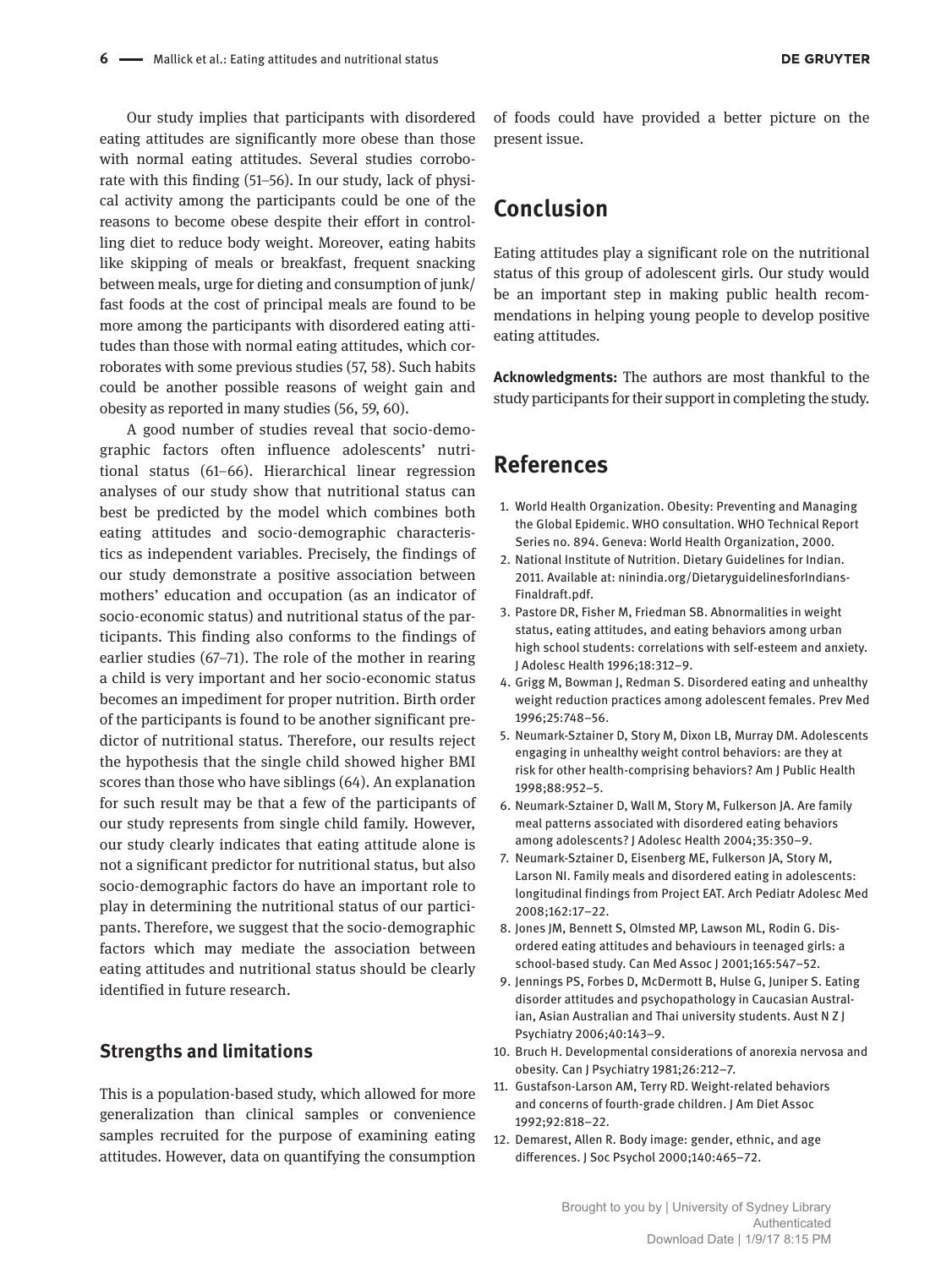- 13. Bachrach LK, Guido D, Katzman D, Marcus R. Decrease bone density in adolescent girls with anorexia nervosa. Pediatrics 1990;86:440–7.
- 14. Story M. Nutritional requirements during adolescence. In: McAnarney ER, Kreipe RE, Orr DE, Comerci GD, editors. Textbook of adolescent medicine. Philadelphia: W.B. Saunders, 1992:75–84.
- 15. Centers for Disease Control and Prevention (CDC). Guidelines for school health programs to promote lifelong healthy eating. Morb Mortal Wkly Rep 1996;45:1–37.
- 16. Politt E, Mathews R. Breakfast and cognition: an integrative summary. Am J Clin Nutr 1998;67:804S–13.
- 17. Kleinman RE, Hall S, Green H, Korzec-Ramirez D, Patton K, et al. Diet, breakfast, and academic performance in children. Ann Nutr Metab 2002;46(Suppl 1):S24–30.
- 18. Affenito SG. Breakfast: a missed opportunity. J Am Diet Assoc 2007;107:565–9.
- 19. World Health Organization. Physical status: the use and interpretation of anthropometry. WHO Expert Committee. WHO Technical Report Series no. 854. Geneva: World Health Organization, 1995.
- 20. Anand K, Kant S, Kapoor SK. Nutritional status of adolescent school children in rural north India. Indian Pediat 1999;36:810–5.
- 21. Bose K, Bisai S. Prevalence of undernutrition among rural adolescents of West Bengal, India. J Trop Pediatr 2008;54:422–3.
- 22. Bisai S, Bose K, Ghosh D. Growth pattern and prevalence of underweight and stunting among rural adolescents. J Nepal Paedtr Soc 2011;31:7–24.
- 23. Pereira MA, Kartashov AI, Ebbeling CB, Van Horn L, Slattery ML, et al. Fast-food habits, weight gain, and insulin resistance (the CARDIA study): 15-year prospective analysis. Lancet 2005;365:36–42.
- 24. Ma Y, Bertone ER, Stanek EJ 3rd, Reed GW, Hebert JR, et al. Association between eating patterns and obesity in a free-living US adult population. Am J Epidemiol 2003;158:85–92.
- 25. Rohrer JE, Kristin Vickers-Douglas K, Stroebel RJ. Uncontrolled eating and obesity in adult primary care patients. Obes Res Clin Pract 2009;3:115–21.
- 26. Al-Rethaiaa AS, Fahmy AA, Al-Shwaiyat NM. Obesity and eating habits among college students in Saudi Arabia: a cross sectional study. Nutr J 2010;9:1–10.
- 27. Chugh R, Puri S. Affluent adolescent girls of Delhi: eating and weight concerns. Br J Nutr 2001;86:535–42.
- 28. Som N, Mukhopadhyay. Body weight and body shape concerns and related behaviours among Indian urban adolescent girls. Public Health Nutr 2014;18:1075–83.
- 29. Mciza Z, Goedecke JH, Steyn NP, Charlton K, Puoane T, et al. Development and validation of instruments measuring body image and body weight dissatisfaction in South African mothers and their daughters. Public Health Nutr 2005;8:509–19.
- 30. Srinivasan TN, Suresh TR, Jayaram V. Emergence of eating disorders in India. Study of eating distress syndrome and development of a screening questionnaire. Int J Soc Psychiatry 1998;44:189–98.
- 31. Lohman TG, Roche AF, Martorell R. Anthropometric Standardization Reference Manual. Champaign, Illinois: Human Kinetics Books, 1988.
- 32. Pingali P. Westernization of Asian Diets and the Transformation of Food Systems: Implications for Research and Policy. 2004. Available at:http://www.abengoa.es/export/sites/abengoacorp/resources/pdf/biofuels/Foodprices/1PPingali.pdf.
- 33. Popkin BM, Adair LS, Ng SW. Global nutrition transition and the pandemic of obesity in developing countries. Nutr Rev 2012;70:3–21.
- 34. Sadana B, Khanna M, Mann SK. Consumption patterns of fast foods among teenagers. Appl Nutr 1997;22:14–7.
- 35. Mukhopadhyay S, Ganguly N, Mishra SK. Body weight concerns among urban adolescent girls: a microlevel study. J Anthrop 2014;2014:1–6.
- 36. Mallick N, Ray S. Mukhopadhyay S. Eating behaviours and body weight concerns among adolescent girls. Adv Public Health 2014;2014:1–8.
- 37. Mallick N, Ray S, Mukhopadhyay S. Association of Body Weight Concern with media exposure: a Study on young girls of Howrah District, West Bengal. Hum Biol Rev 2015;4:94–114.
- 38. Fisher M, Pastore D, Schneider M, Pegler C, Napolitano B. Eating attitudes in urban and suburban adolescents. Int J Eat Disord 1994;16:67–74.
- 39. Stein D, Meged S, Bar-Hanin T. Partial eating disorders in a community sample of female adolescents. J Am Acad Child Adolesc Psychiatry 1997;36:1116–23.
- 40. Maor NR, Sayag S, Dahan R, Hermoni D. Eating attitudes among adolescents. Isr Med Assoc J 2006;8:627–9.
- 41. Srinivasan TN, Suresh TR, Jayaram V, Fernandez MP. Eating disorders in India. Indian J Psychiat 1995;37:26–30.
- 42. Rogers L, Resnick MD, Mitchell JE, Blum RW. The relationship between socioeconomic status and eating-disordered behaviors in a community sample of adolescent girls. Int J Eat Disord 1997;22:15–23.
- 43. Costa C, Ramos E, Severo M, Barros H, Lopes C. Determinants of eating disorders symptomatology in Portuguese adolescents. Arch Pediatr Adolesc Med 2008;162:1126–32.
- 44. Abraham NK, Birmingham CL. Is there evidence that religion is a risk factor for eating disorders? Eat Weight Disord 2008;13:e75–8.
- 45. Hill AJ, Franklin JA. Mothers, daughters and dieting: investigating the transmission ofweight control. Br J Clin Psychol 1998;37:3–13.
- 46. Smolak L, Levine MP, Schermer F. Parental input and weight concerns among elementary school children. Int J Eat Disord 1999;25:263–71.
- 47. Monge-Rojas R, Nuñnez HP, Garita C, Chen-Mok M. Psychosocial aspects of Costa Rican adolescents' eating and physical activity patterns. J Adolesc Health 2002;31:212–9.
- 48. Baker CW, Little TD, Brownell KD. Predicting adolescent eating and activity behaviors: the role of social norms and personal agency. Health Psych 2003;22:189–98.
- 49. Field AE, Camargo Jr. CA, Taylor CB, Berkey CS, Colditz, GA. Relation of peer and media influences to the development of purging behaviors among preadolescent and adolescent girls. Arch Pediatr Adolesc Med 1999;153:1184–9.
- 50. Cash TF, Pruzinsky T. Body image: a handbook of theory, research and clinical practice, 1st ed. London, UK: The Guildford Press, 2004.
- 51. Neumark-Sztainer D, Hannan PJ. Weight-related behaviors among adolescent girls and boys: results from a national survey. Arch Pediatr Adolesc Med 2000;154:569–77.
- 52. Johson-Sabine EC, Wood K, Patton GC, Mann AH, Wakeling A. Abnormal eating attitudes in London schoolgirls: a prospective epidemiological study. Psycho Med 1988;18:615–22.